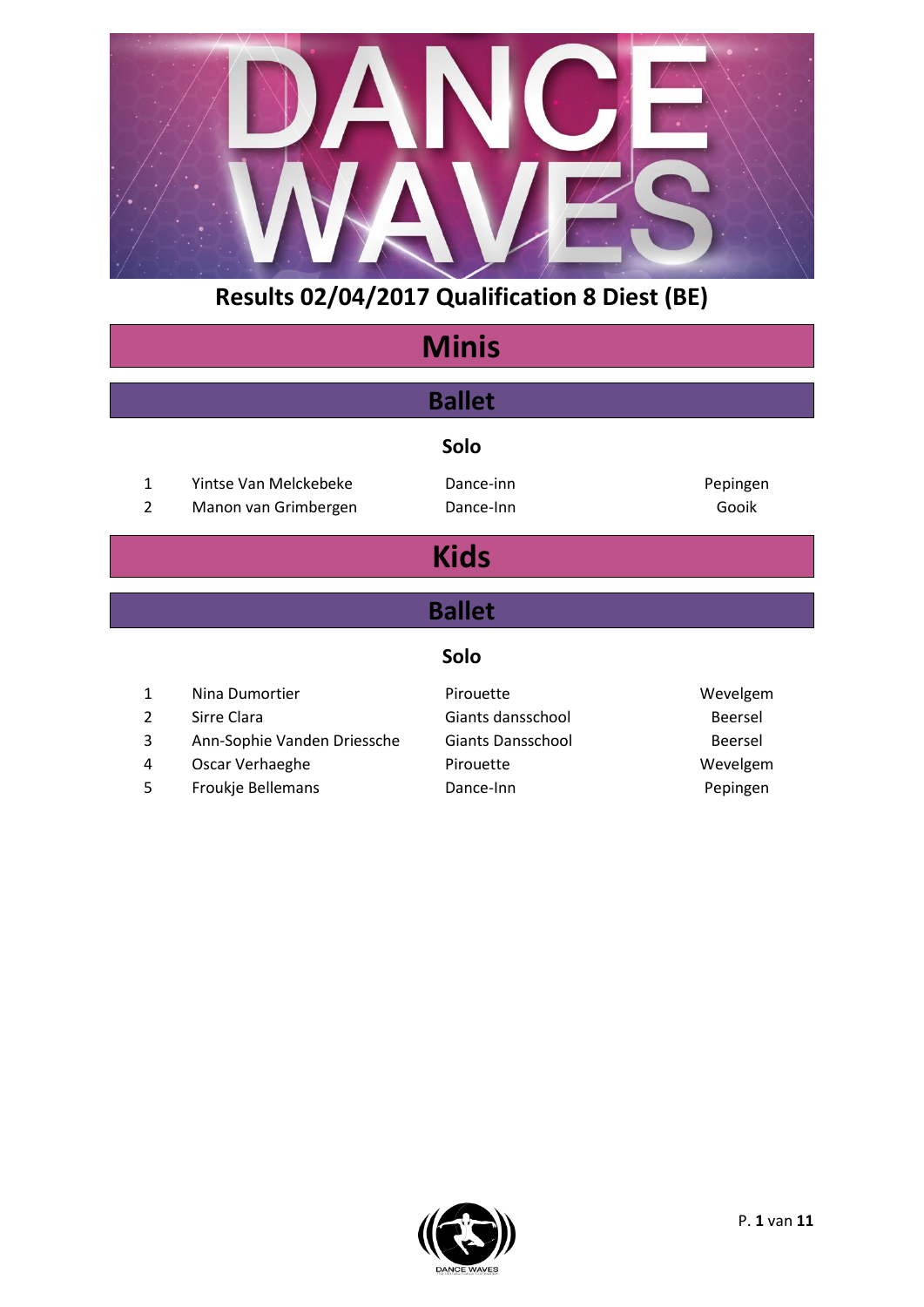

# **Minis**

## **Modern, Contemporary & Jazz**

**Solo**

1 Meis Diederen Susteren Susteren Susteren Susteren Susteren Susteren Susteren Susteren Susteren Susteren Susteren Susteren Susteren Susteren Susteren Susteren Susteren Susteren Susteren Susteren Susteren Susteren Susteren

# **Kids**

## **Modern, Contemporary & Jazz**

## **Solo**

| $\mathbf{1}$ | Jolijne Bollen              | Danceformation Silverstar | Wellen   |
|--------------|-----------------------------|---------------------------|----------|
| 2            | Ilani Libotte               | Danceformation Silverstar | Wellen   |
| 3            | Ann-Sophie Vanden Driessche | <b>Giants Dansschool</b>  | Beersel  |
| 4            | Sirre Clara                 | Giants dansschool         | Beersel  |
| 5            | Sybe Welters                | Sweet Rebels              | Susteren |

## **Duo & Trio**

| 1 | Ann-Sophie & Noémie                            | Giants Dansschool | Beersel   |
|---|------------------------------------------------|-------------------|-----------|
| 2 | Stelle & Atse                                  | Dansstudio Bouger | Herselt   |
| 3 | Meis, Sylke & Sybe                             | Sweet Rebels      | Susteren  |
| 4 | Chemaine, Naomi & Neelam AcroFitt Dance Studio |                   | Rozenburg |

## **Group**

| $\mathbf{1}$ | Kidi Balanze         | Dansschool Balanze        | Sint Katelijne Waver |
|--------------|----------------------|---------------------------|----------------------|
| 2            | Pré-academie Jazz    | Dansstudio Scintillare    | Rotselaar            |
| 3            | Let her go           | Danceformation Silverstar | <b>Wellen</b>        |
| 4            | <b>EXCLUSIVE</b>     | Cosmo Dance Company       | Hasselt              |
| 5            | The Sky Is The Limit |                           | Zoersel              |

## **Impro Kids Modern, Contemporary & Jazz**

Ann-Sophie Vanden Driessche - Giants Dansschool (Beersel)

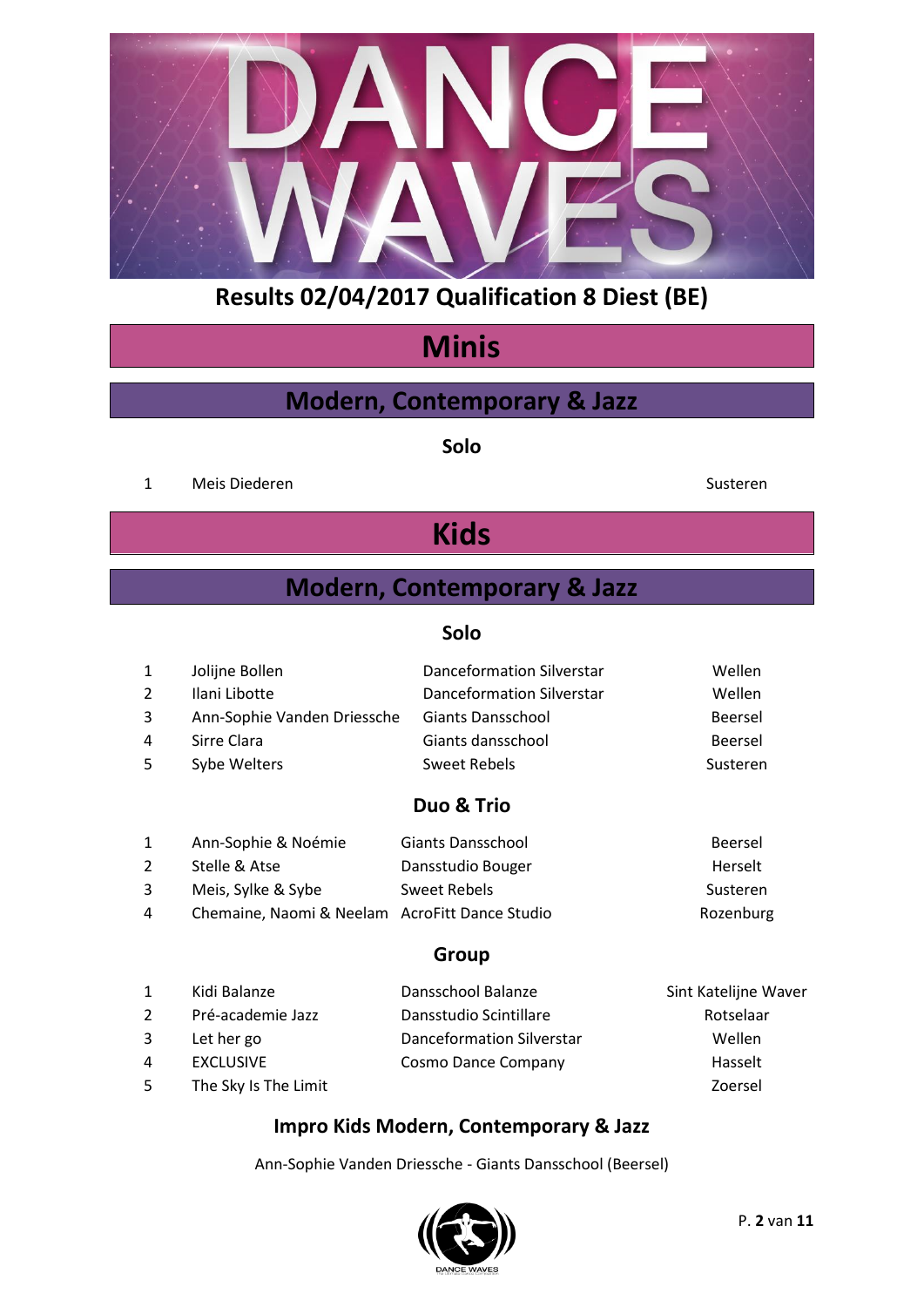

# **Kids**

## **Urban**

## **Duo & Trio**

|    | Ilvy & Ashley           | Dancepoint                       | Merksem    |
|----|-------------------------|----------------------------------|------------|
|    | Merle, Valeria & Ilaria | Dansclub D.a.N.s.A.p.A.r.T.      | Opglabbeek |
| 3. | Anna & Noor             | Dansstudio Bouger                | Herselt    |
| 4  | Tine & Gioia            | <b>Danceformation Silverstar</b> | Wellen     |
| 5. | Lore & Thalia           | Dancepoint                       | Merksem    |
|    |                         |                                  |            |

## **Group**

| $\mathbf{1}$ | Pré-academie Urban      | Dansstudio Scintillare   | Rotselaar   |
|--------------|-------------------------|--------------------------|-------------|
| 2            | Glitterz                | Dansstudio Sonja meers   | Lanaken     |
| 3            | N-UNIT                  | Ntertainment Danceschool | Genk        |
| 3            | <b>FRESH</b>            | Cosmo Dance Company      | Hasselt     |
| 4            | <b>RDM Unite</b>        | <b>RDM Dance Company</b> | Meerhout    |
| 5            | Freak Out Dance Academy |                          | Neeroeteren |

## **Impro Youngest Kids Urban**

Viola Novielo - Ntertainment Danceschool (Genk)

## **Impro Oldest Kids Urban**

Margot Vanoppen - Cosmo Dance Company (Hasselt)

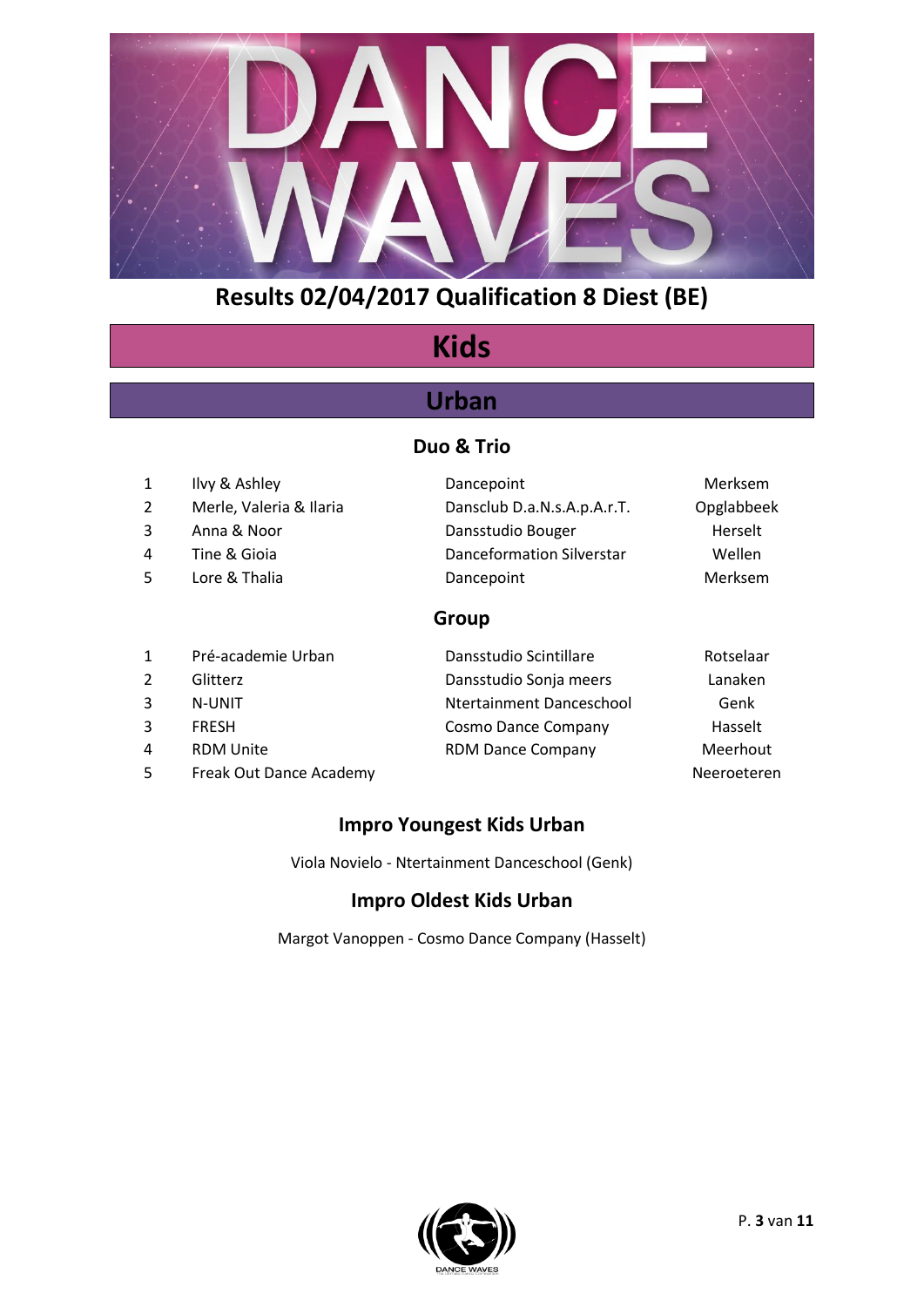

# **Juniors**

## **Ballet**

## **Solo**

| $\mathbf{1}$  | Manon Vekeman           | Giants dansschool | Alsemberg |
|---------------|-------------------------|-------------------|-----------|
| 2             | Noémie Vanden Driessche | Giants Dansschool | Beersel   |
|               |                         | Duo               |           |
| $\mathbf{1}$  | Emma & Emma             | Dansstudio Indigo | Roeselare |
| $\mathcal{P}$ | Olivia & Alexine        | Pirouette         | Wevelgem  |

3 Babette & Alice Pirouette Provence Provence Wevelgem 4 Amelie & Jill **Pirouette** Pirouette Wevelgem 1 Sarah & Hannelore Pirouette Provence Wevelgem

#### **Impro Juniors Ballet**

Olivia Verhelst – Pirouette (Wevelgem)

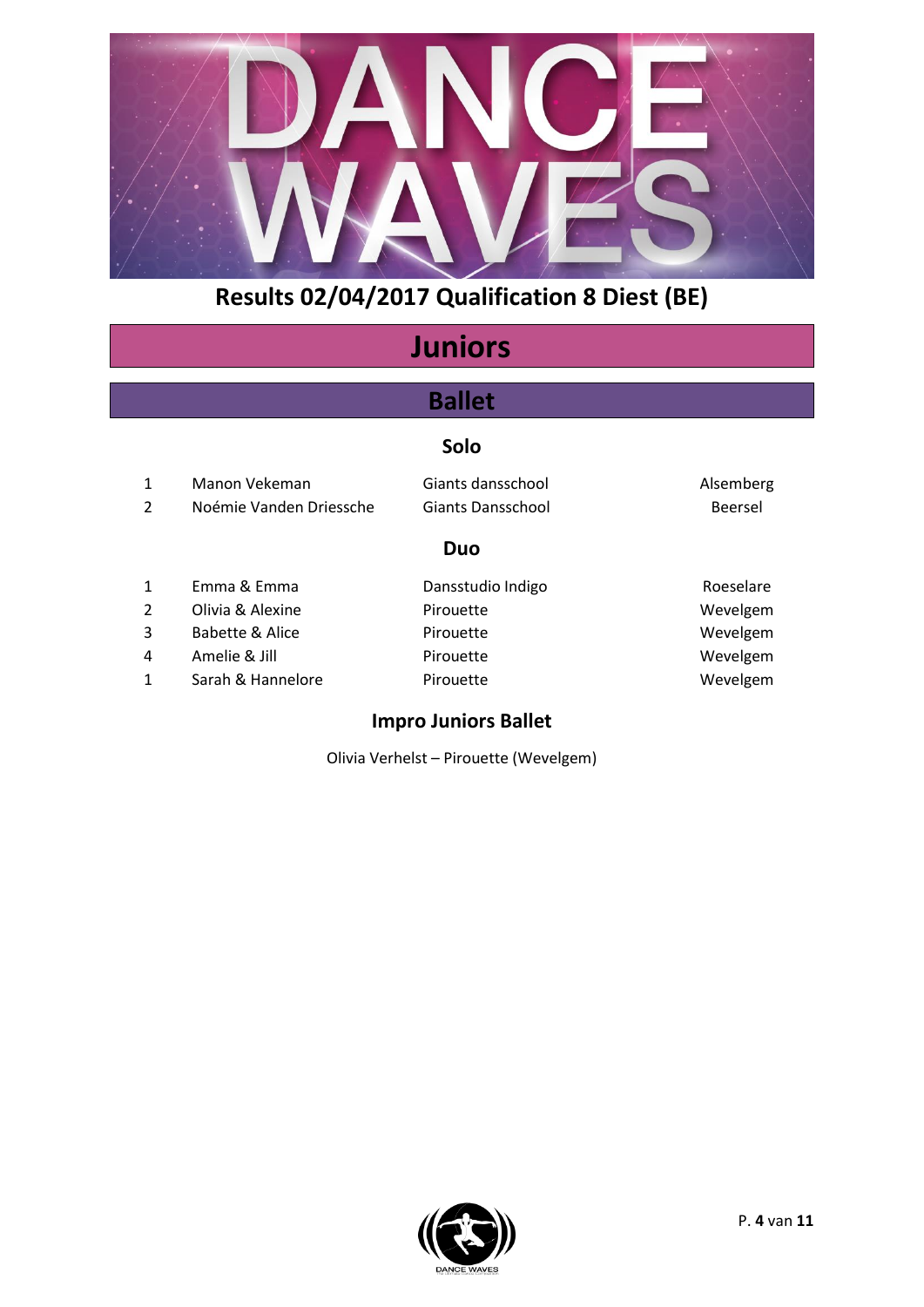

# **Juniors**

## **Modern, Contemporary & Jazz**

#### **Solo**

| 1            | Croes Celine  | Danceformation Silverstar | Wellen     |
|--------------|---------------|---------------------------|------------|
| 2            | Jilly Wouters | Dansstudio Bouger         | Herselt    |
| $\mathbf{3}$ | Bo Lemmens    | <b>Muses in Motion</b>    | Herenthout |
| 4            | Manon Vekeman | Giants dansschool         | Alsemberg  |

## **Duo**

| Saar & Ralf     | Dansstudio Bouger                | Herselt   |
|-----------------|----------------------------------|-----------|
| Bé & Inte       | <b>Danceformation Silverstar</b> | Wellen    |
| Selena & Jorien | Danceformation Silverstar        | Wellen    |
| Tove & Paulien  | Cosmo Dance Company              | Hasselt   |
| Emma & Emma     | Dansstudio Indigo                | Roeselare |
|                 |                                  |           |

## **Group**

| $\mathbf{1}$   | <b>Young Eternity</b> | Dansstudio Bouger                | Herselt   |
|----------------|-----------------------|----------------------------------|-----------|
| $\overline{2}$ | <b>Kids</b>           | Dansaccent                       | Tremelo   |
| 3              | Jazz Academy Young    | Dansstudio Scintillare           | Rotselaar |
| 4              | DTT Modern            | Dance School Level Up            | Hasselt   |
| 5              | <b>ESSENCE</b>        | Cosmo Dance Company              | Hasselt   |
| 6              | Little Eternity       | Dansstudio Bouger                | Herselt   |
| $\overline{7}$ | Naughty girl          | <b>Danceformation Silverstar</b> | Wellen    |

## **Impro Youngest Juniors Modern, Contemporary & Jazz**

Mila Hoogmartens - Cosmo Dance Company (Hasselt)

## **Impro Oldest Juniors Modern, Contemporary & Jazz**

Eva Donnay - Dansaccent (Tremelo)

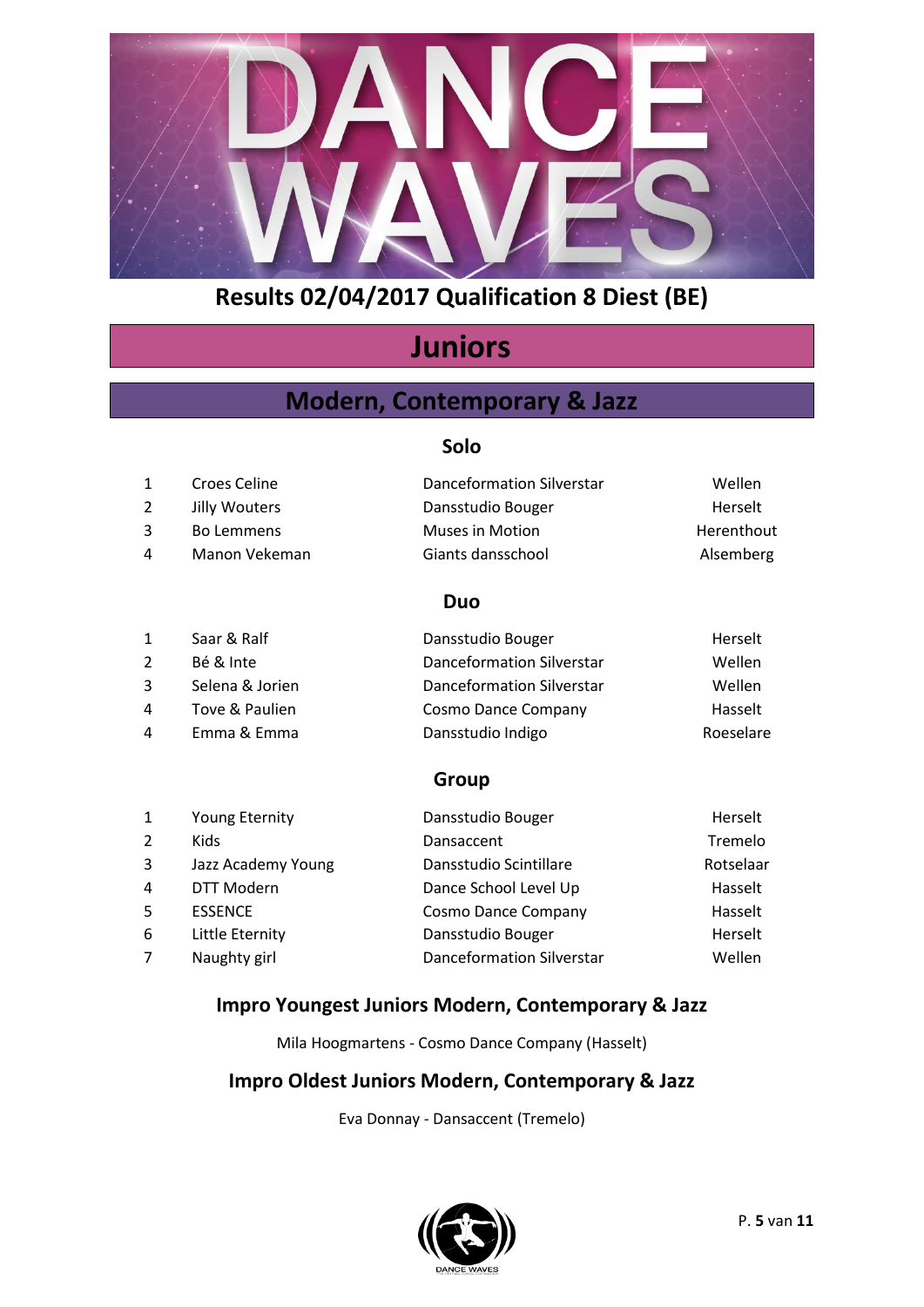

# **Kids & Juniors**

## **Urban**

#### **Solo**

- 
- 
- 
- 
- 
- 
- 1 Davina Van Engeland Mad Hatters Dance Company Mol 2 Ilvy Bats **Dancepoint** Dancepoint Merksem 3 Pauly Laly **NOVA DANCE** Clavier 4 Angelo Martins **Muses in Motion** Muses in Motion 5 Myrthe Vrancken Dansstudio Sonja Meers Lanaken 6 Nayeli Marques Ntertainment Danceschool Genk
	-

# **Juniors**

## **Urban**

## **Duo & Trio**

| $\mathbf{1}$ | Romi & Saar               | Dansstudio Bouger                | Herselt      |
|--------------|---------------------------|----------------------------------|--------------|
| 2            | Leontien, Jasmien & Fenna | Dansgroep Heliopsis              | Knokke-Heist |
| 3            | Chayenne & Zoë            | Ntertainment Danceschool         | Genk         |
| 4            | Zoë, Celine & Chloë       | <b>Danceformation Silverstar</b> | Wellen       |
| 5            | Lien & Laura              | Dansclub D.a.N.s.A.p.A.r.T.      | Opglabbeek   |
|              |                           |                                  |              |

#### **Group**

|                              | Cosmo Dance Company      | Hasselt    |
|------------------------------|--------------------------|------------|
| DTT Urban                    | Dance School Level Up    | Hasselt    |
| <b>UNIQUE</b>                | Cosmo Dance Company      | Hasselt    |
| F-SQUAD                      | Dancepoint               | Merksem    |
| <b>Girls Next Generation</b> | Ntertainment Danceschool | Genk       |
| Urban Academy Young          | Dansstudio Scintillare   | Rotselaar  |
| Junior Crew Muses in Motion  | <b>Muses in Motion</b>   | Herenthout |
|                              | <b>EXCEPTIONAL</b>       |            |

#### **Impro Juniors Urban**

Celine Croes - Danceformation Silverstar (Wellen)

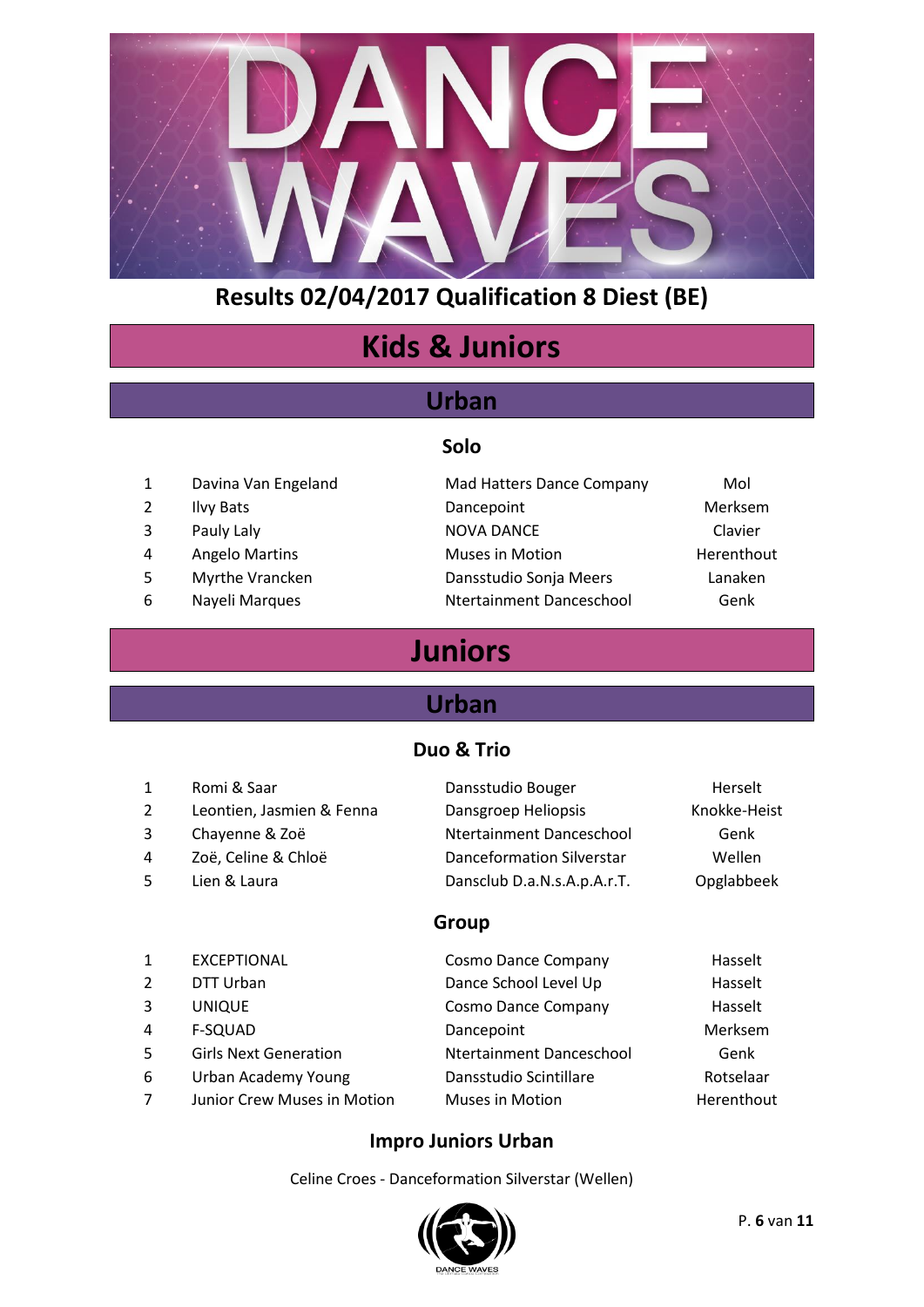

# **Teens & Adults**

## **Ballet**

## **Solo**

- 1 Jade Van Bignoot Pirouette Nevelgem
- 2 Margau Mahau **National Pirouette** Mercente Wevelgem
- 3 Alison Notebaert Giants Dansschool and Huizingen
- 4 Maximiliane Verlaak Bree

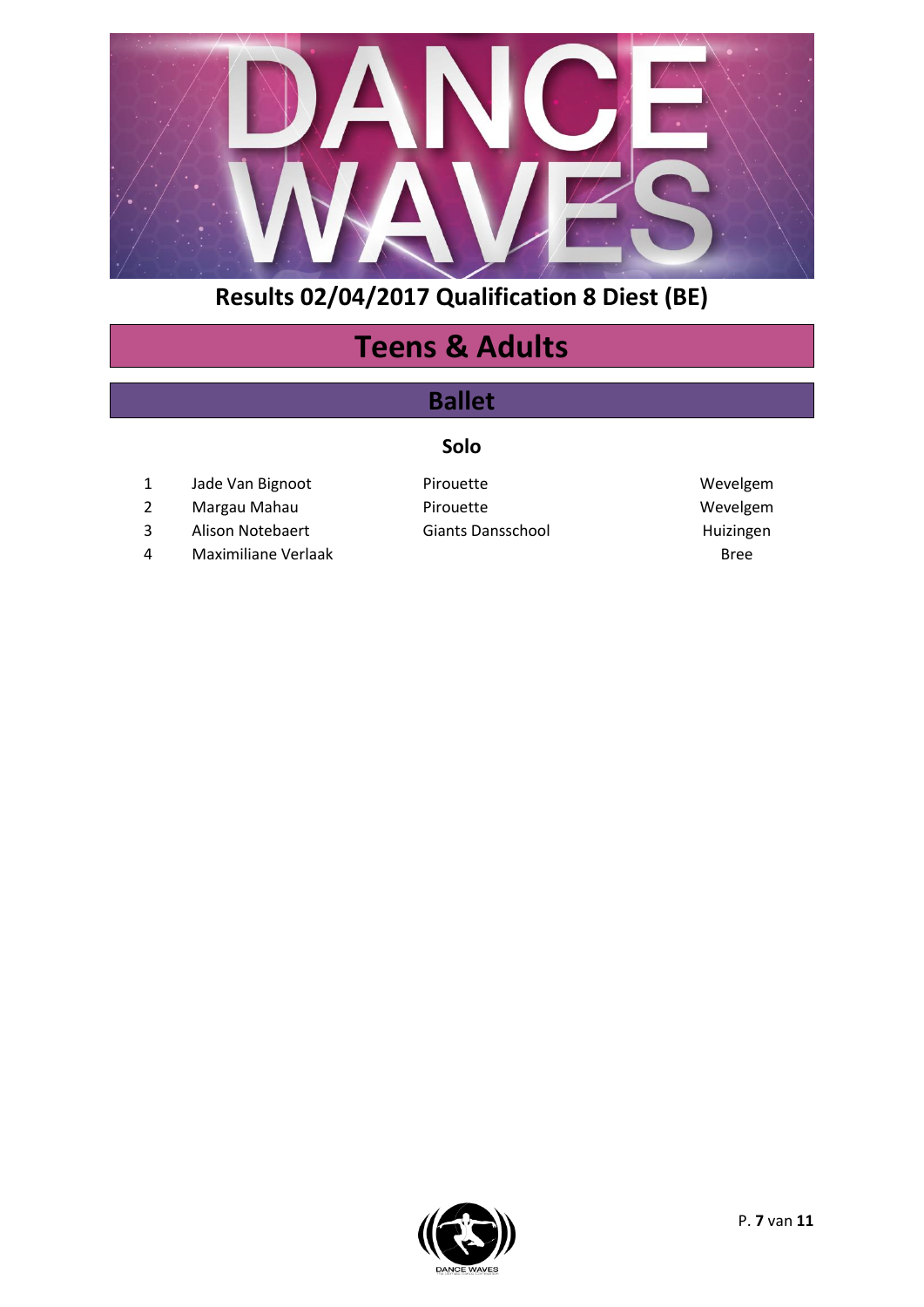

# **Teens**

## **Modern, Contemporary & Jazz**

### **Solo**

| 1              | Laura Tuts    | Danceformation Silverstar | Wellen   |
|----------------|---------------|---------------------------|----------|
| 2              | Steffi Maggen | Dansstudio Kick-iT        | Arendonk |
| 3              | Janssens Sam  | Dansstudio Bouger         | Herselt  |
| 4              | Lore De Boeck | The Sky Is The Limit      | Zoersel  |
| 5              | Jody Driege   | Giants dansschool         | Beersel  |
|                |               | <b>Duo</b>                |          |
| 1              | Chaïn & Femke | Dursin                    | leper    |
| $\overline{2}$ | Imme & Lize   | Be Urban                  | Maaseik  |

| Laurien & Irya | Dansstudio Bouger           | Herselt    |
|----------------|-----------------------------|------------|
| Laura & Inya   | Dansclub D.a.N.s.A.p.A.r.T. | Opglabbeek |

## **Group**

| Eternity               | Dansstudio Bouger   | Herselt           |
|------------------------|---------------------|-------------------|
| Kick-iT-junior-company | Dansstudio Kick-iT  | Heist-op-den-Berg |
| ETHEREAL               | Cosmo Dance Company | Hasselt           |
| Selectie Teens         | Dansaccent          | Mechelen          |
| Novimento              | Danstheater Livello | Zoetermeer        |
| Vaeri                  | Dansclub Lida       | Neeroeteren       |
|                        |                     |                   |

## **Impro Teens & Adults Modern, Contemporary & Jazz**

Amber Klockaerts – Muses in Motion (Herenthout)

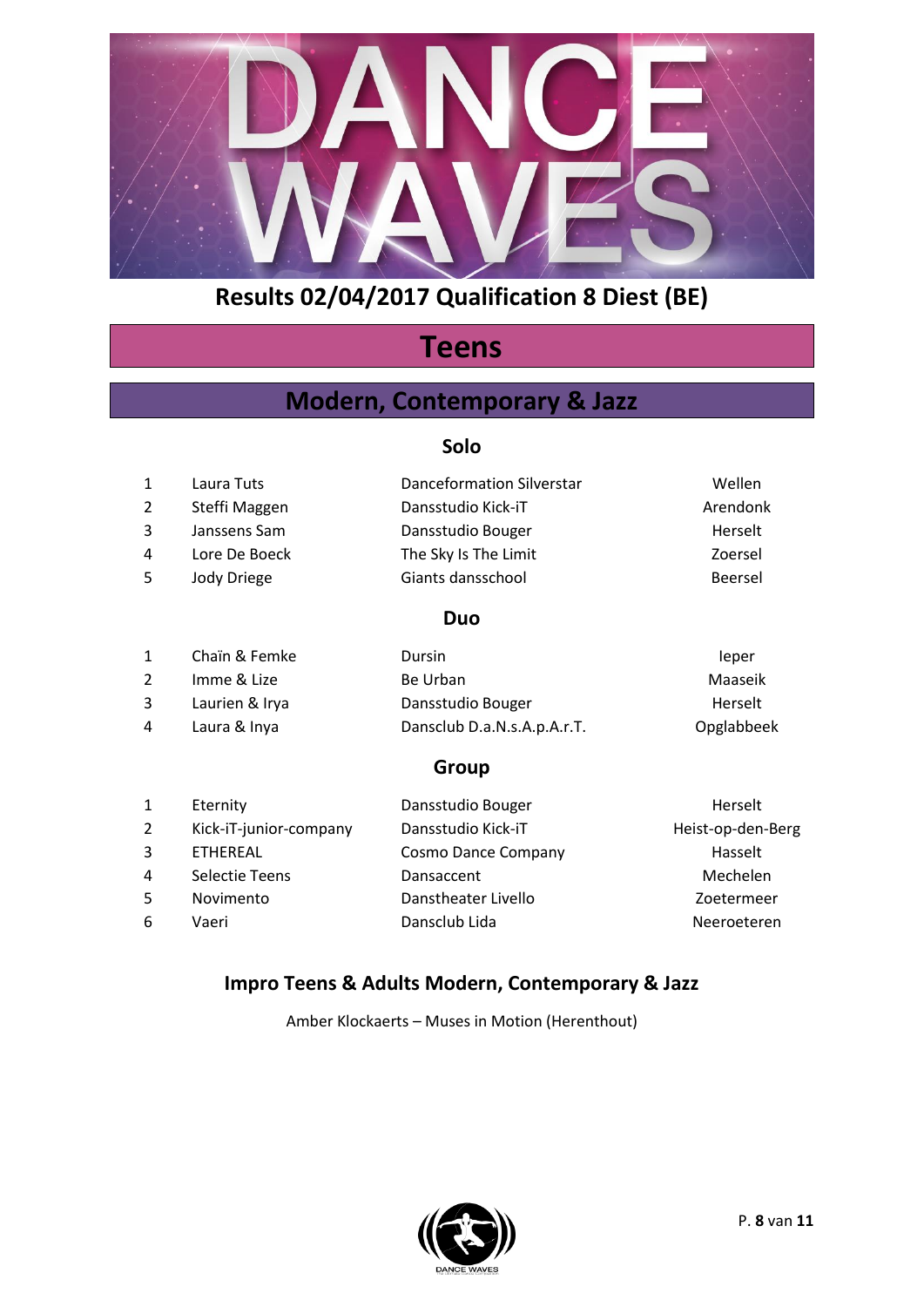

# **Teens & Adults**

## **Urban**

#### **Solo**

- 1 Robine Coninckx JayBeeS Vosselaar
- 
- 
- 4 Hawa Loosen Diest
- 5 Salenka Traets **Dancepoint** Dance Dance Dance Dance Dance Nerksem

2 Mike Soulliaert **Dancepoint** Dancepoint Merksem 3 Fabio Bollue Dansclub D.a.N.s.A.p.A.r.T. Opglabbeek

# **Teens**

# **Urban**

## **Duo & Trio**

|   | Ella & Dina                 | Dancepoint        | <b>Merksem</b> |
|---|-----------------------------|-------------------|----------------|
|   | Melis & Famke               | Dancepoint        | <b>Merksem</b> |
| 3 | Stien & Claire              | <b>NOVA DANCE</b> | Clavier        |
| 4 | Margot, Claire & Antoinette | NOVA DANCE        | Clavier        |
|   |                             |                   |                |

#### **Group**

| $\mathbf{1}$ | Urban Academy          | Dansstudio Scintillare   | Rotselaar      |
|--------------|------------------------|--------------------------|----------------|
| 2            | <b>INVINCIBLE</b>      | Cosmo Dance Company      | Hasselt        |
| 3            | Transition             | <b>SCJ Dance</b>         | Nieuwerkerken  |
| 3            | <b>NOVA DANCE CREW</b> | <b>NOVA DANCE</b>        | Clavier        |
| 4            | <b>RDM Beware</b>      | <b>RDM Dance Company</b> | Meerhout       |
| 5            | <b>VIVACIOUS</b>       | <b>NEW GYM</b>           | Heusden-Zolder |
|              |                        |                          |                |

#### **Impro Teens Urban**

Robine Coninckx - JayBeeS (Vosselaar)

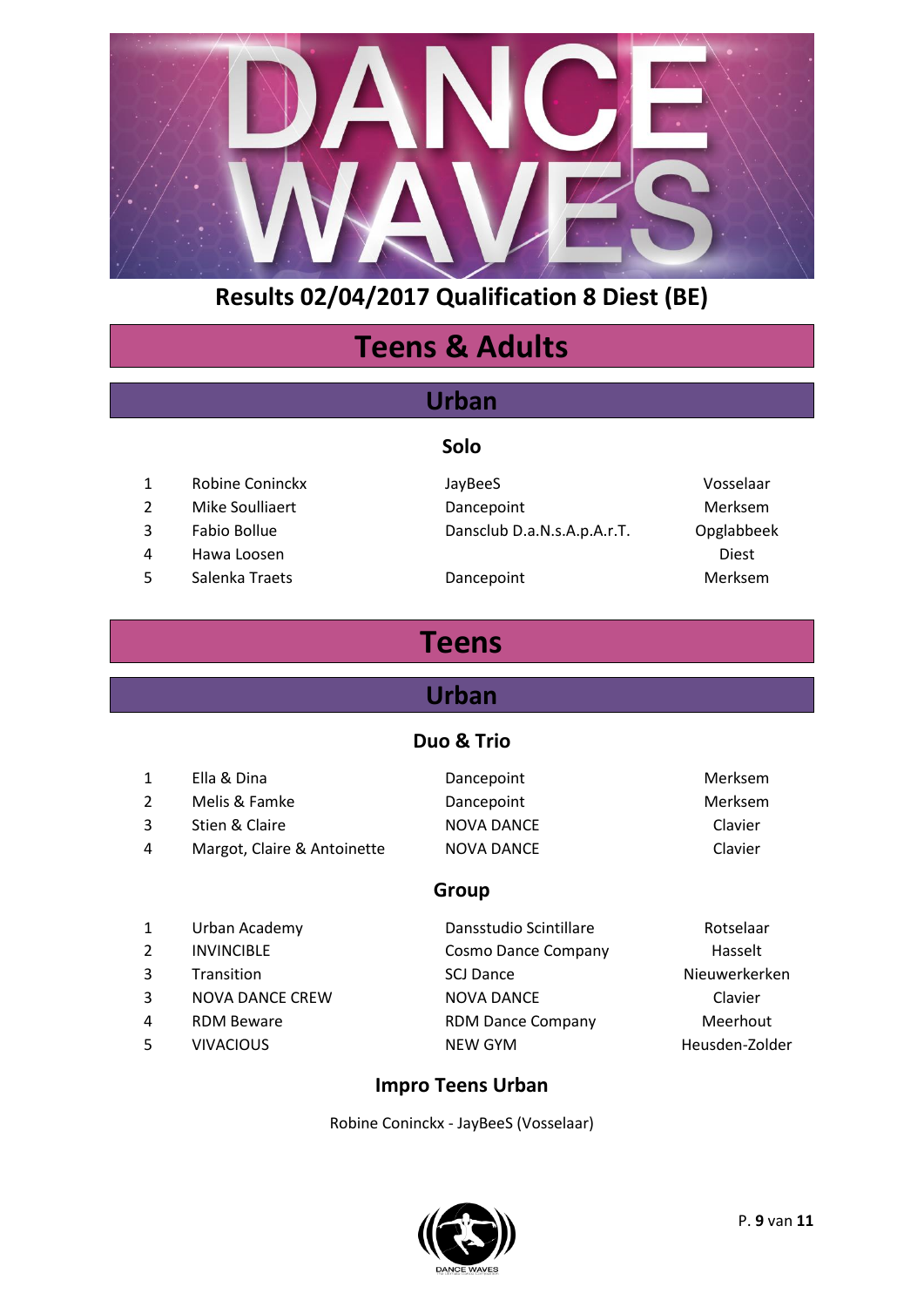

# **Adults**

## **Modern, Contemporary & Jazz**

#### **Solo**

|   |                  | Duo & Trio         |             |
|---|------------------|--------------------|-------------|
| 2 | Hannah Boeckmans | Dansstudio Kick-iT | Olen        |
|   | Chloé Hollander  |                    | Tessenderlo |

- 
- 
- 4 Tinne & Anouk The Sky Is The Limit Zoersel

1 Chanisia & Sharmaine Danceformation Silverstar Wellen 2 Marjolein & Lauren **Dansstudio Kick-iT** Heist-op-den-Berg 3 Rianne, Anne & Salina Team Quatsch Echt

## **Group**

| $\mathbf{1}$ | Kick-iT-adults-company           | dansstudio Kick-iT        | Heist-op-den-Berg |
|--------------|----------------------------------|---------------------------|-------------------|
| 2            | Just <sub>10</sub>               | Dansschool D.I.O.P.       | Gent              |
| 3            | Jazz Academy                     | Dansstudio Scintillare    | Rotselaar         |
| 4            | <b>Compagnie Muses in Motion</b> | <b>Muses in Motion</b>    | Herenthout        |
| 5.           | <b>Brother</b>                   | Danceformation Silverstar | Wellen            |
| 6            | <b>DeLuxe</b>                    | Danstheater Livello       | Zoetermeer        |
| 6            | The Sky Is The Limit             |                           | Zoersel           |